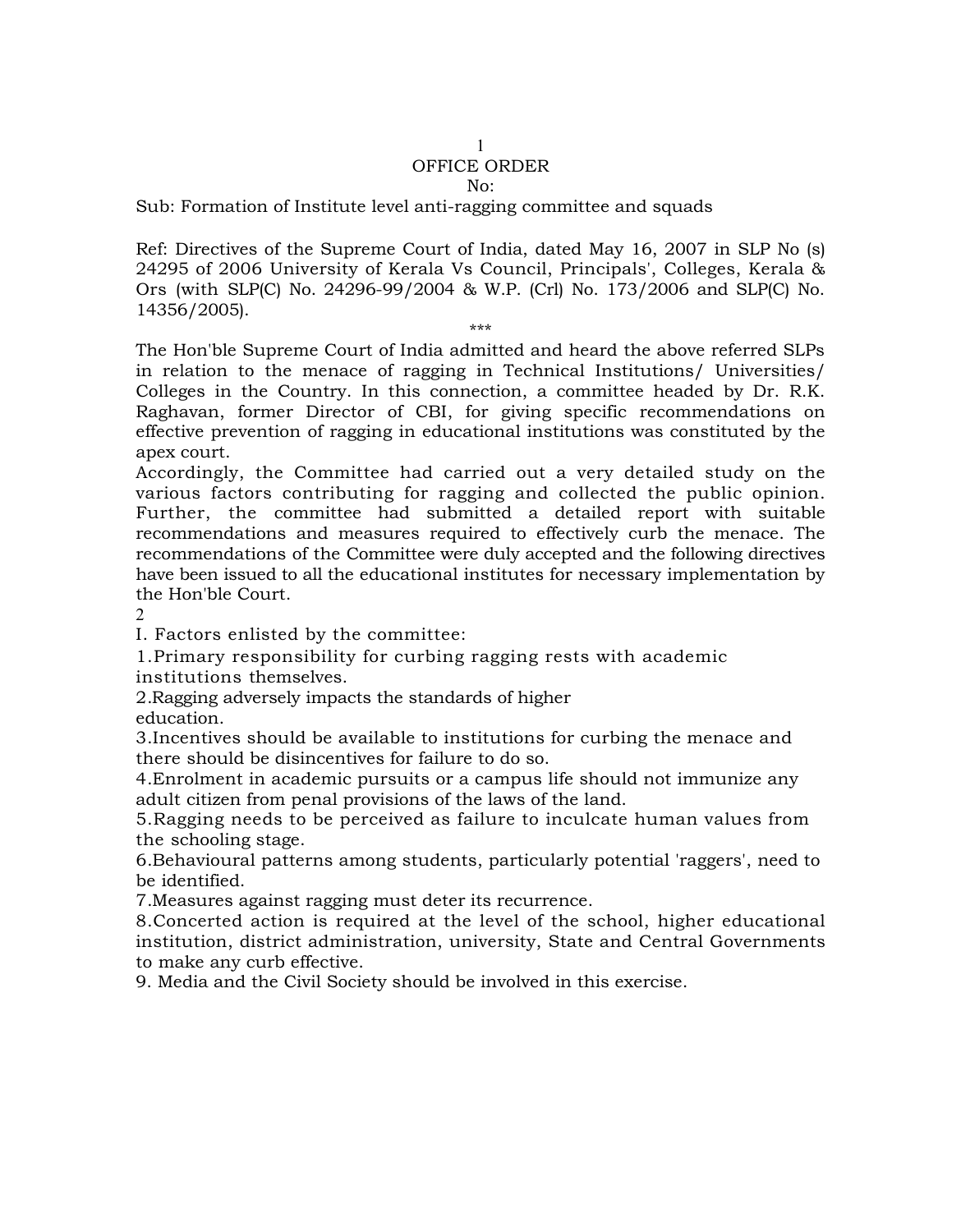II. Recommendations approved by the Supreme Court.

1.The punishment to be meted out has to be exemplary and justifiably harsh to act as a deterrent against recurrence of such incidents.

2.Every single incident of ragging where the victim or his parent/guardian or the Head of institution is not satisfied with the institutional arrangement for action, a First Information Report must be filed without exception by the institutional authorities with the local police authorities. Any failure on the part of the institutional authority or negligence or deliberate delay in lodging the FIR with the local police shall be construed to be an act of culpable negligence on the part of the institutional authority. If any victim or his parent/guardian of ragging intends to file FIR directly with the police, that will not absolve the institutional authority from the requirement of filing the FIR.

3.In the prospectus to be issued for admission by educational institutions, it shall be clearly stipulated that in case the applicant for admission is found to have indulged in ragging in the past or if it is noticed later that he has indulged in ragging, admission may be refused or he shall be expelled from the educational institution.

4.It shall be the collective responsibility of the authorities and functionaries of the concerned institution and their role shall also be open to scrutiny for the purpose of finding out whether they have taken effective steps for preventing ragging and in case of their failure, action can be taken; for example, denial of any grant-in aid or assistance from the State Governments.

5.Anti-ragging committees and squads shall be forthwith formed by the institutions and it shall be the job of the committee or the squad, as the case may be, to see that the Committee's recommendations, more

particularly those noted above, are observed without exception and if it is noticed that there is any deviation, the same shall be forthwith brought to the notice of this Court.

6.The Committee constituted pursuant to the order of this Court shall continue to monitor the functioning of the anti-ragging committees and the squads to be formed. They shall also monitor the implementation of the recommendations to which reference has been made above.

III. Action to be Taken by the Institute:

i.Formation of Committees & Squads: Complying with the directives of the Hon'ble Supreme Court of India, the Institution has to form the following Antiragging committees and squads for overseeing the implementation of the